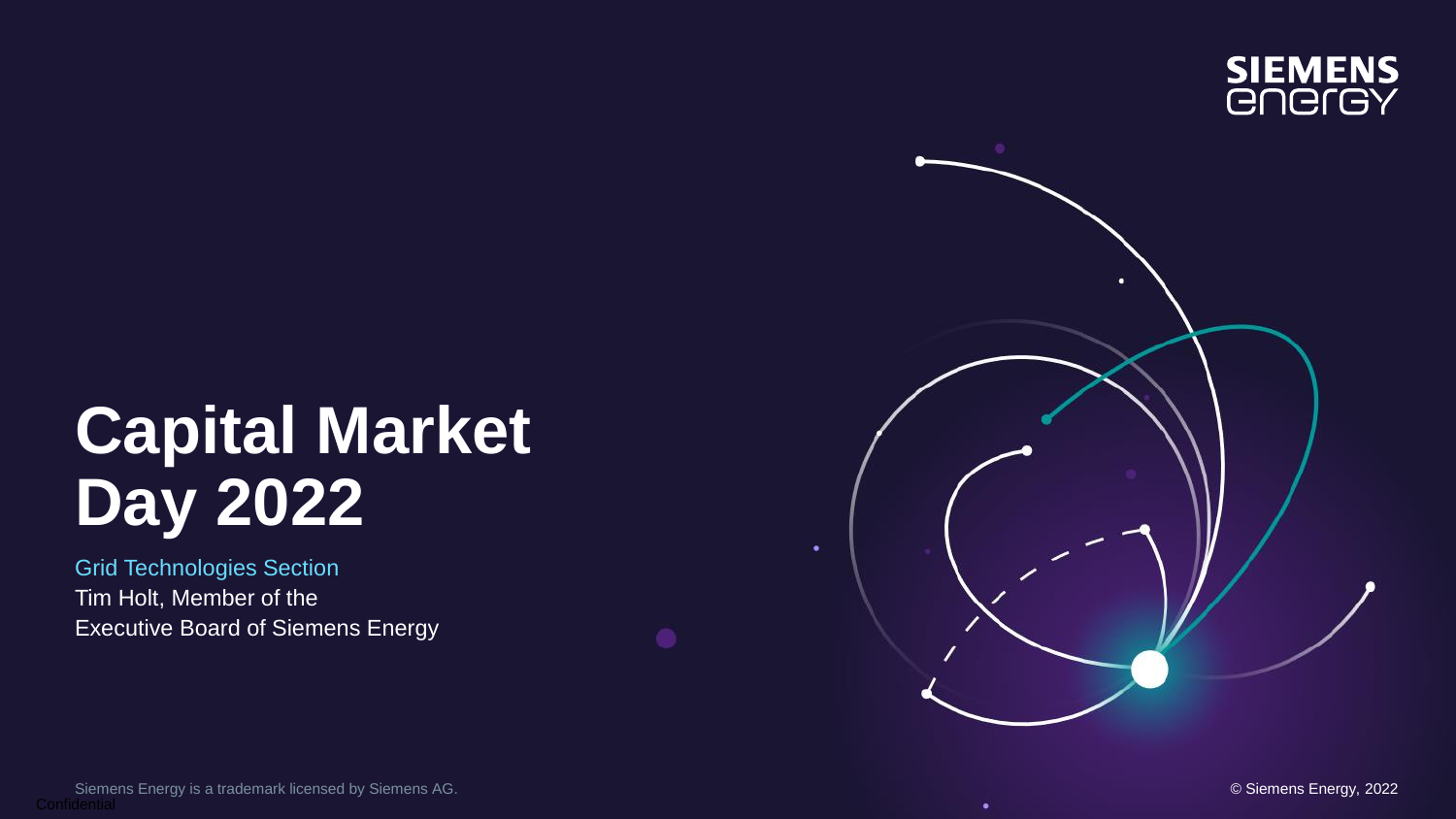#### **Disclaimer**

INFORMATION AND FORWARD-LOOKING STATEMENTS This document contains statements related to our future business and financial performance, and future events or developments involving Siemens Energy that may constitute forward-looking statements. These statements may be identified by words such as "expect," "look forward to," "anticipate" "intend," "plan," "believe," "seek," "estimate," "will," "project," or words of similar meaning. We may also make forward-looking statements in other reports, prospectuses, in presentations, in material delivered to shareholders, and in press releases. In addition, our representatives may from time to time make oral forward-looking statements. Such statements are based on the current expectations and certain assumptions of Siemens Energy´s management, of which many are beyond Siemens Energy´s control. These are subject to a number of risks, uncertainties, and other factors, including, but not limited to, those described in disclosures, in particular in the chapter "Report on expected developments and associated material opportunities and risks" in the Annual Report. Should one or more of these risks or uncertainties materialize, should acts of force majeure, such as pandemics, occur, or should underlying expectations including future events occur at a later date or not at all, or should assumptions prove incorrect, Siemens Energy's actual results, performance, or achievements may (negatively or positively) vary materially from those described explicitly or implicitly in the relevant forward-looking statement. Siemens Energy neither intends, nor assumes any obligation, to update or revise these forward-looking statements in light of developments which differ from those anticipated. This document includes supplemental financial measures – that are not clearly defined in the applicable financial reporting framework – and that are or may be alternative performance measures (non-GAAP-measures). These supplemental financial measures should not be viewed in isolation or as alternatives to measures of Siemens Energy´s net assets and financial position or results of operations as presented in accordance with the applicable financial reporting framework in its consolidated financial statements. Other companies that report or describe similarly titled alternative performance measures may calculate them differently. Due to rounding, numbers presented throughout this and other documents may not add up precisely to the totals provided and percentages may not precisely reflect the absolute figures.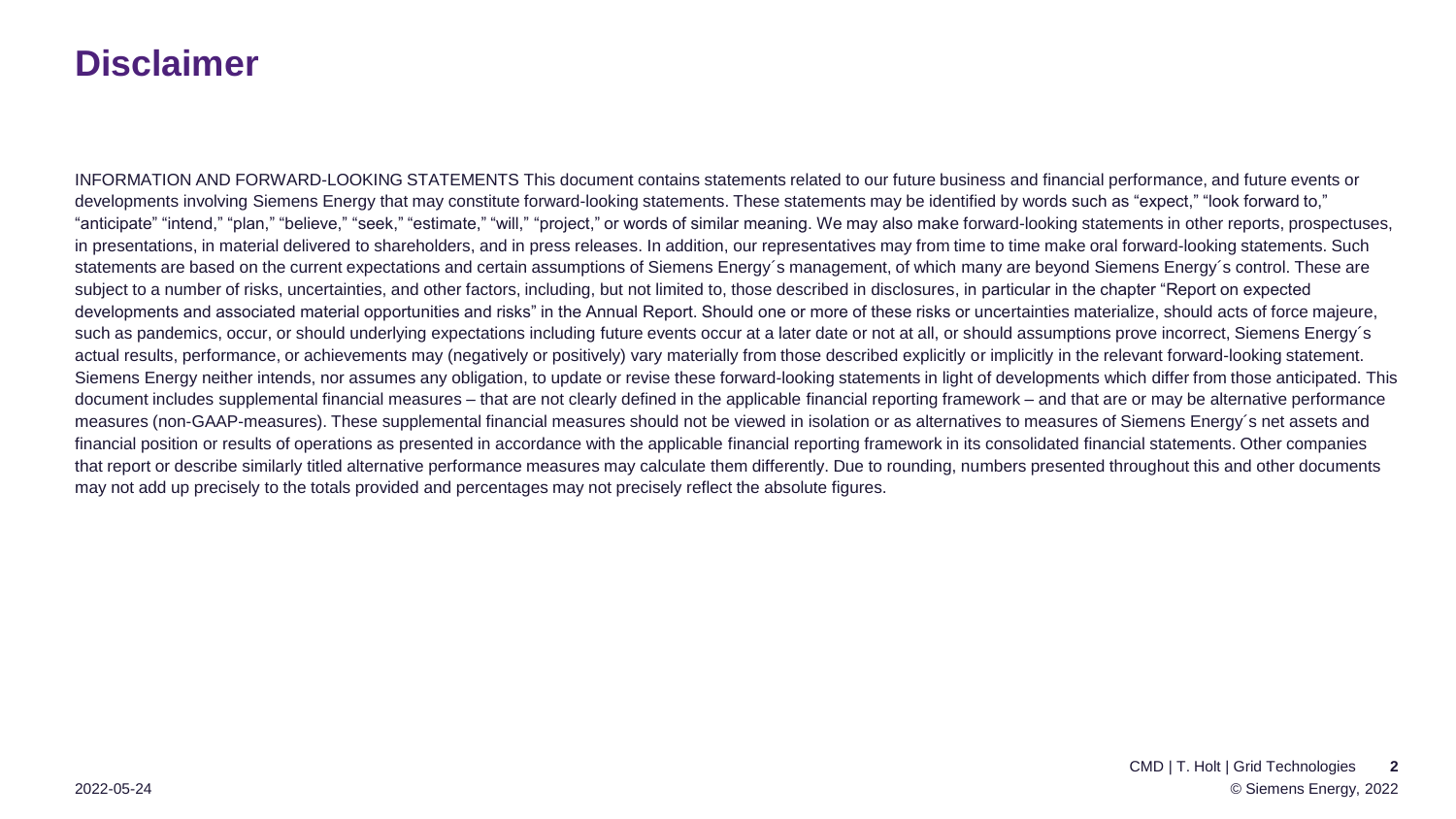# target

**Leverage market leadership to benefit from accelerating investments**

**1 HVDC:** High Voltage Direct Current

2022-05-24

# **Our Grid Technologies is a key player in the energy transition**



**Market grows** due to rising share of renewables and ageing infrastructure requiring modernization



Our portfolio and innovations serve **fast growing market segments** such as HVDC<sup>1</sup> and Grid Access Offshore



Grid Technologies has **the most sustainable transmission** portfolio in the world



**New Adj. EBITA margin target of 8 - 10%** (as reported) supported by digitalization & automation and operational excellence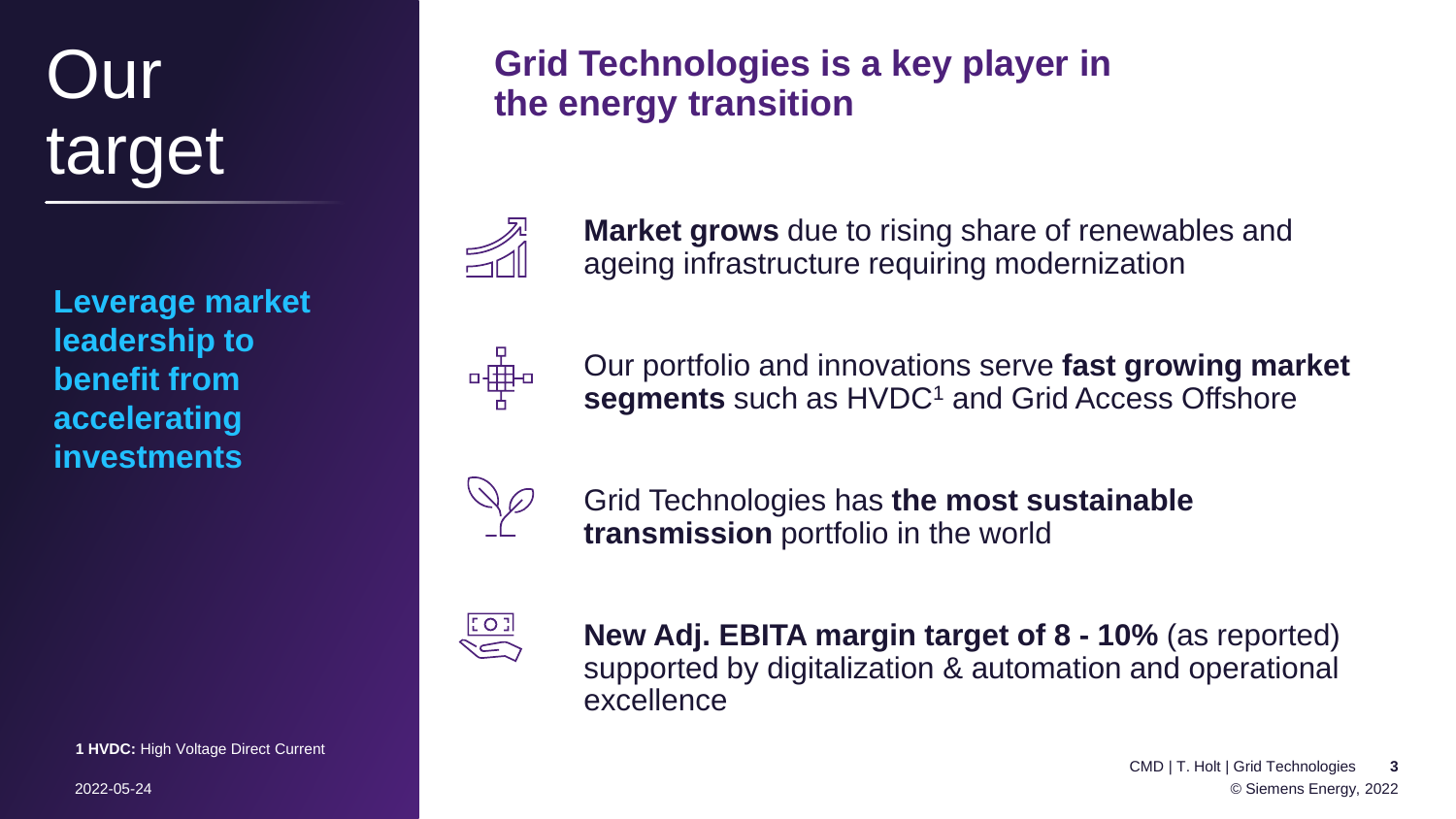#### **Grid Technologies**

#### The most sustainable transmission portfolio in the world

#### **We enable a reliable, sustainable and digital grid Being the backbone of the energy transition**

- **HVDC efficient** transmission
- **Sustainable** switchgears and transformers
- Grid **stabilization and storage**
- Grid **automation & digitalization**

- We **enable a resilient** transmission network
- We **commit to a decarbonized transmission grid**
- We **efficiently connect renewable power** to the grid
- We help **manage an increasingly complex grid**



**1** Market position related to addressed market according to SE internal assessment for FY21, based on order intake in € | **2** Switching products #1 in the market, Transformer and components #2 in the market | **3** FY21 pro-forma restated figures reflecting new reporting structure, partially approximated. The pro-forma revenue numbers are rounded to the nearest 50 million and the profitability number to the nearest half percentage point.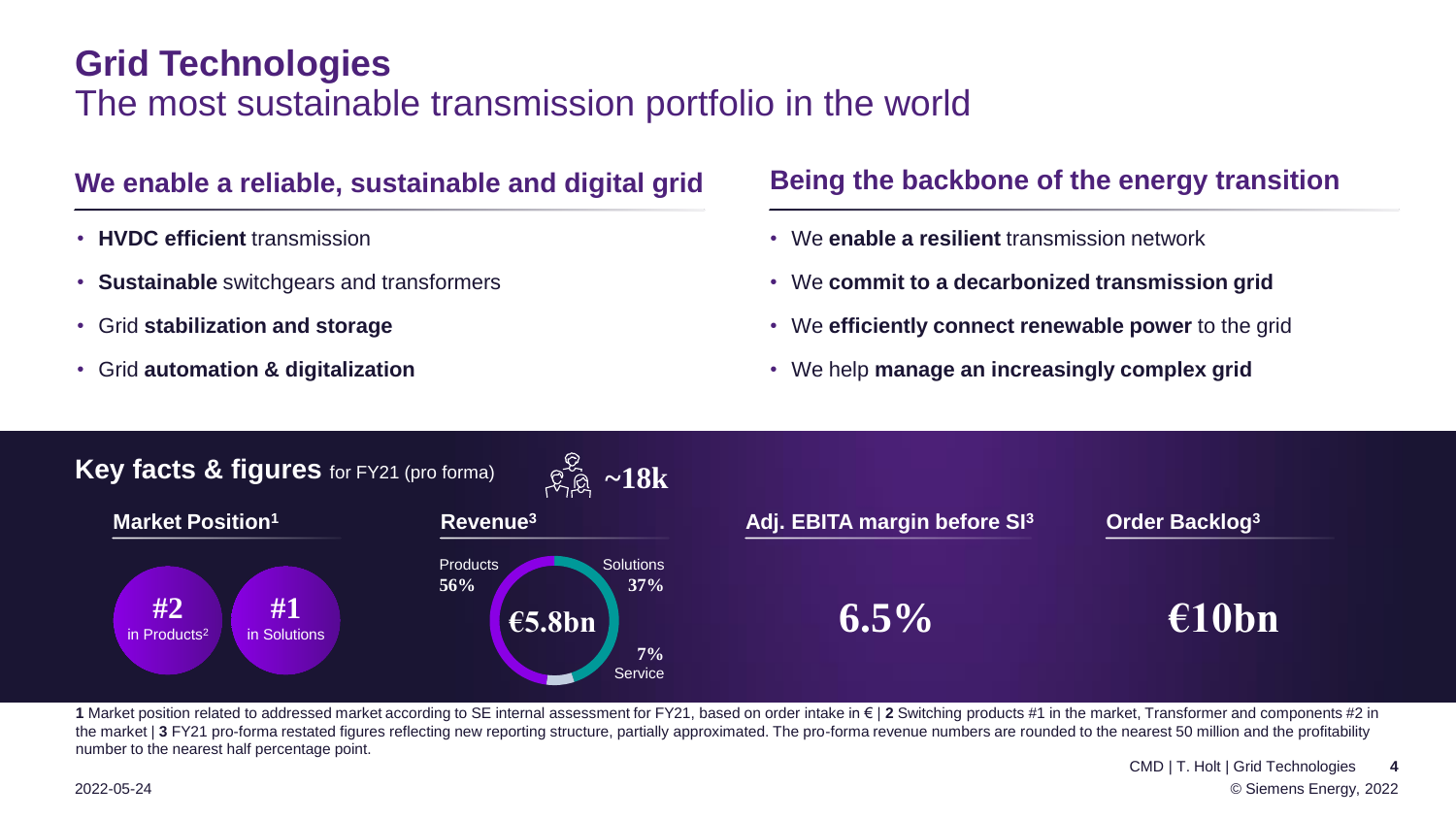#### **Grid Technologies delivers on promises with high growth and outstanding cash performance**



#### **Strong financial performance in our core …**

#### **… powered by business success in key areas**

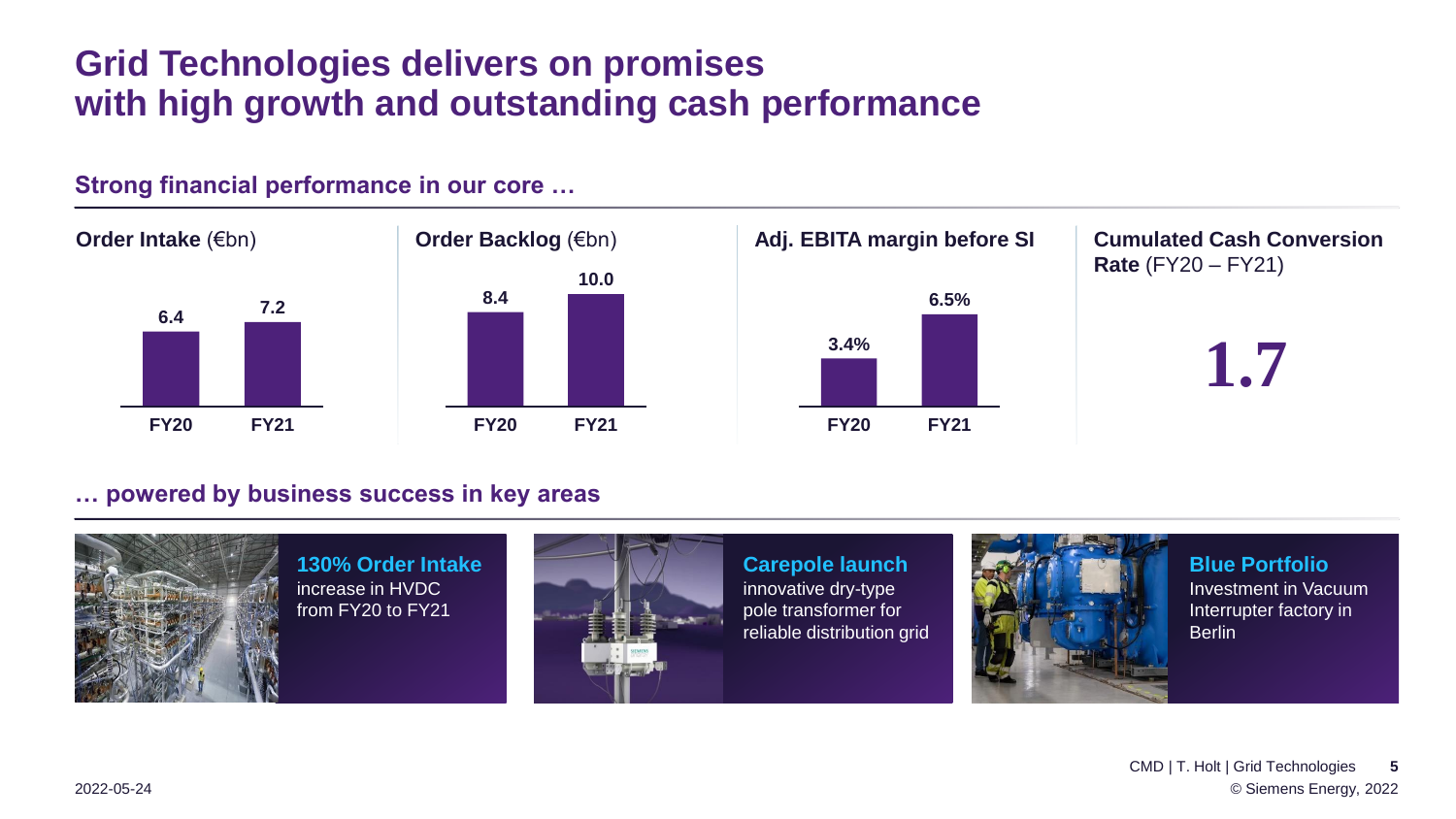#### **Strategy set to leverage excellent market conditions with agile portfolio management**



#### **Grow solutions and secure delivery**

- HVDC growth to **~6-7 projects** per year  $(from -3-4)$
- **Strengthen profitability**  and **ramp-up storage**



#### **Optimize product portfolio**

- Address key trends via **decarbonized portfolio**
- **Focus on profit pools**  via active portfolio management



#### **Lead automation & digital**

- Target of **double-digit profit margin** and grow above market
- Key driver of **organic and inorganic growth**



#### **Boost service**

- Growth in key regions, i.e., **North American market**
- Strengthen **digital portfolio** for lifecycle services

#### **Growth & profitability anchored on sustainable portfolio, operational excellence and backlog quality**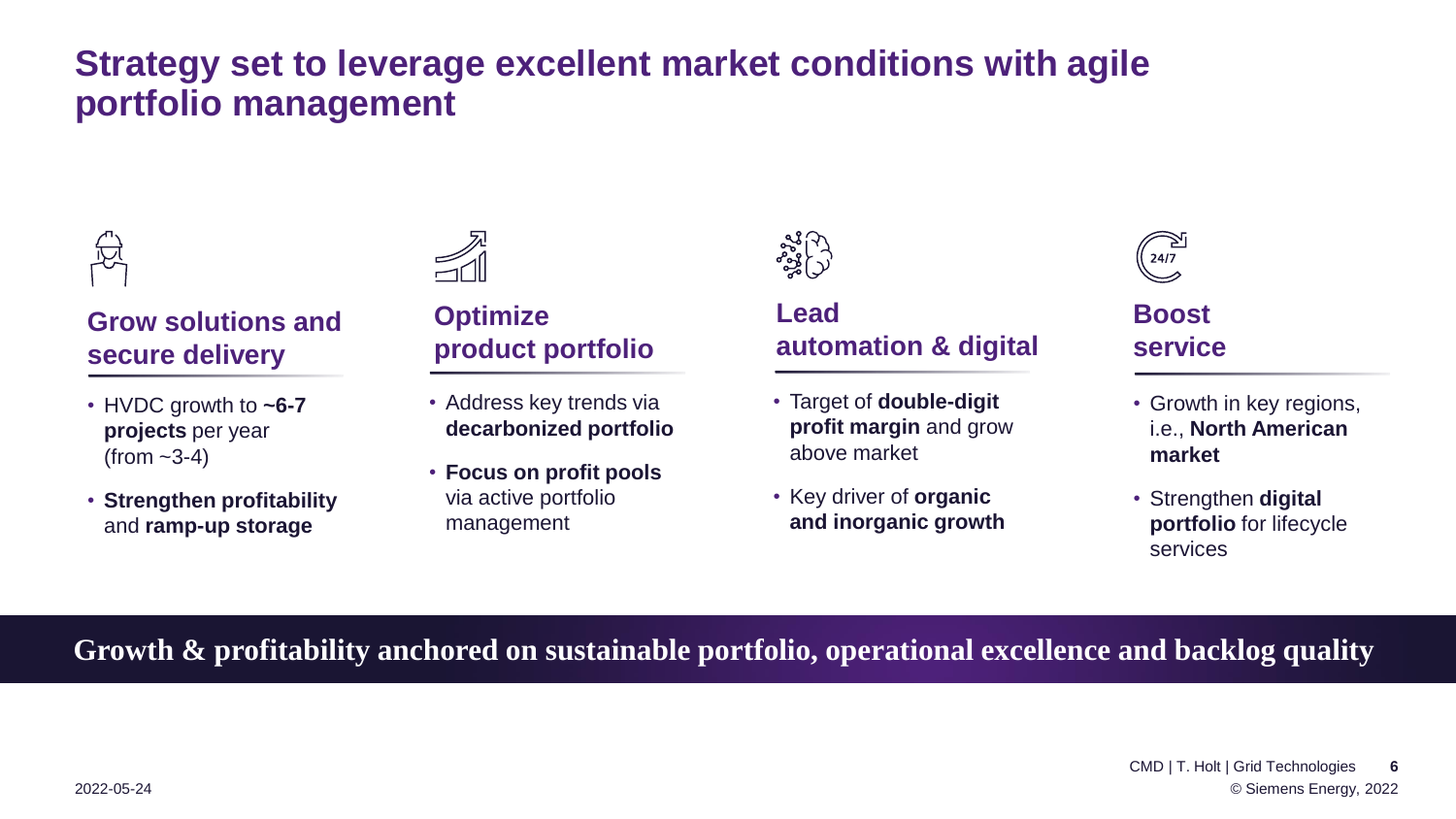#### **Grid Technologies well set for significant market growth** Renewables and electrification giving massive tailwind



**Source:** Europe ENTSO-E Power system needs in 2030 and 2040 (Nov 2020); US Department of Energy (Jan 2022); Great Britain Office of Gas and Electricity Markets (Dec 2020)

© Siemens Energy, 2022 CMD | T. Holt | Grid Technologies **7**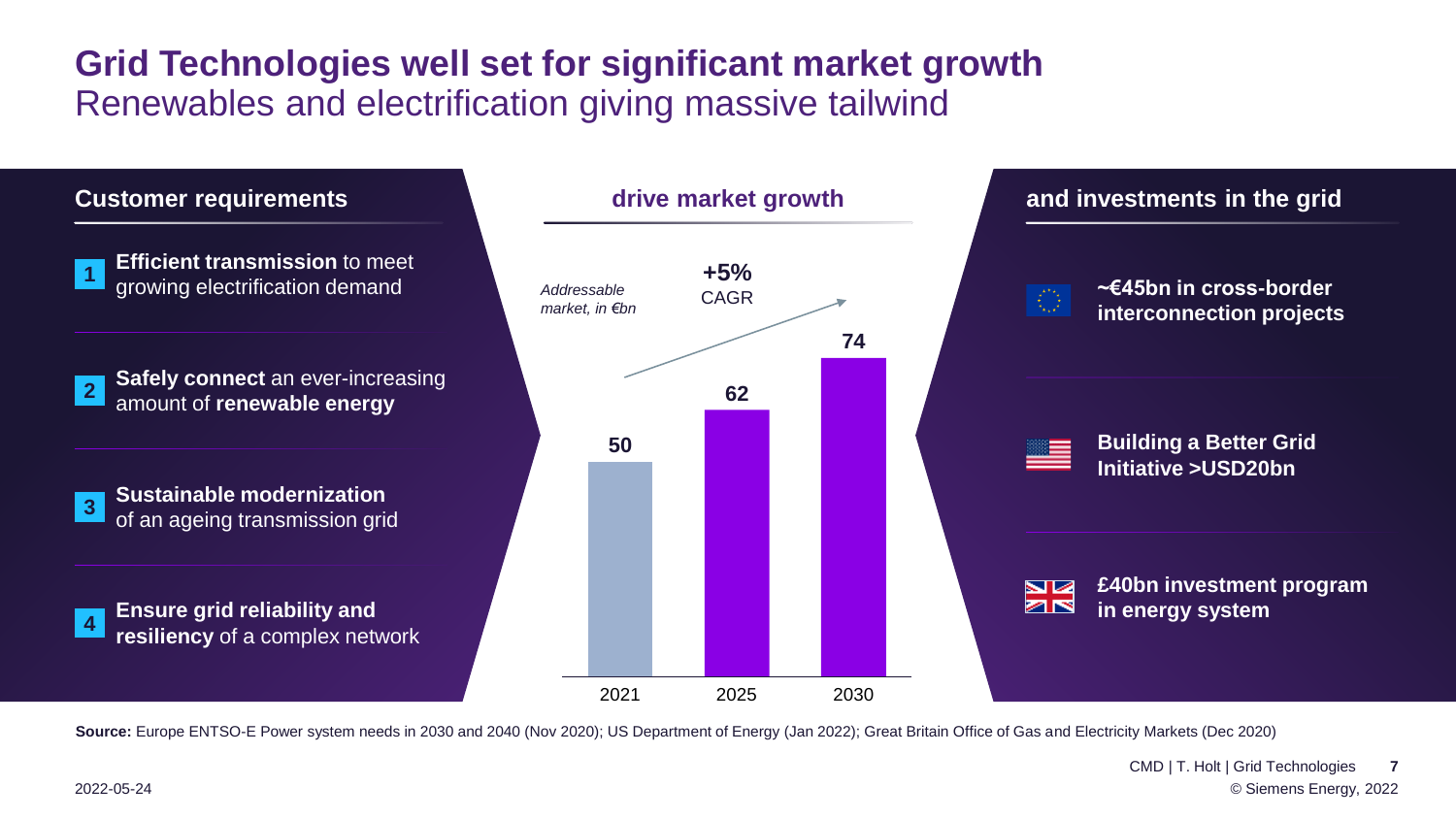**~40% of grid infrastructure investments is Grid Technologies business**

**Source:** Company websites, internal estimations **1** Market according to SE internal assessment 2022-05-24

#### **Global investment plans support Grid Technologies business case**

**Total Transmission ~€90bn** Not in scope **~€35bn** In scope Grid Technolgies **~€55bn Reference market size:** *Germany Market size representing cumulative market between 2022 and 2030<sup>1</sup>*

"Investments rising to **€4-5bn per year** – scaling up for European energy transition**"**

**P**Tennet Tennet website

"…invest **€12bn** in the transformation of the energy system until 2026**"**

Amprion website

"… invest **€12bn between 2021 and 2025**, including over €6bn in electricity and gas grids**"**

• Substations systems • Product Business

**Grid Technologies** 

• HVDC Interconnections

• Grid Stabilization

• Grid Automation

• Grid Access

**potential**

• Service

• Storage

EnBW website

amprion



© Siemens Energy, 2022 CMD | T. Holt | Grid Technologies **8**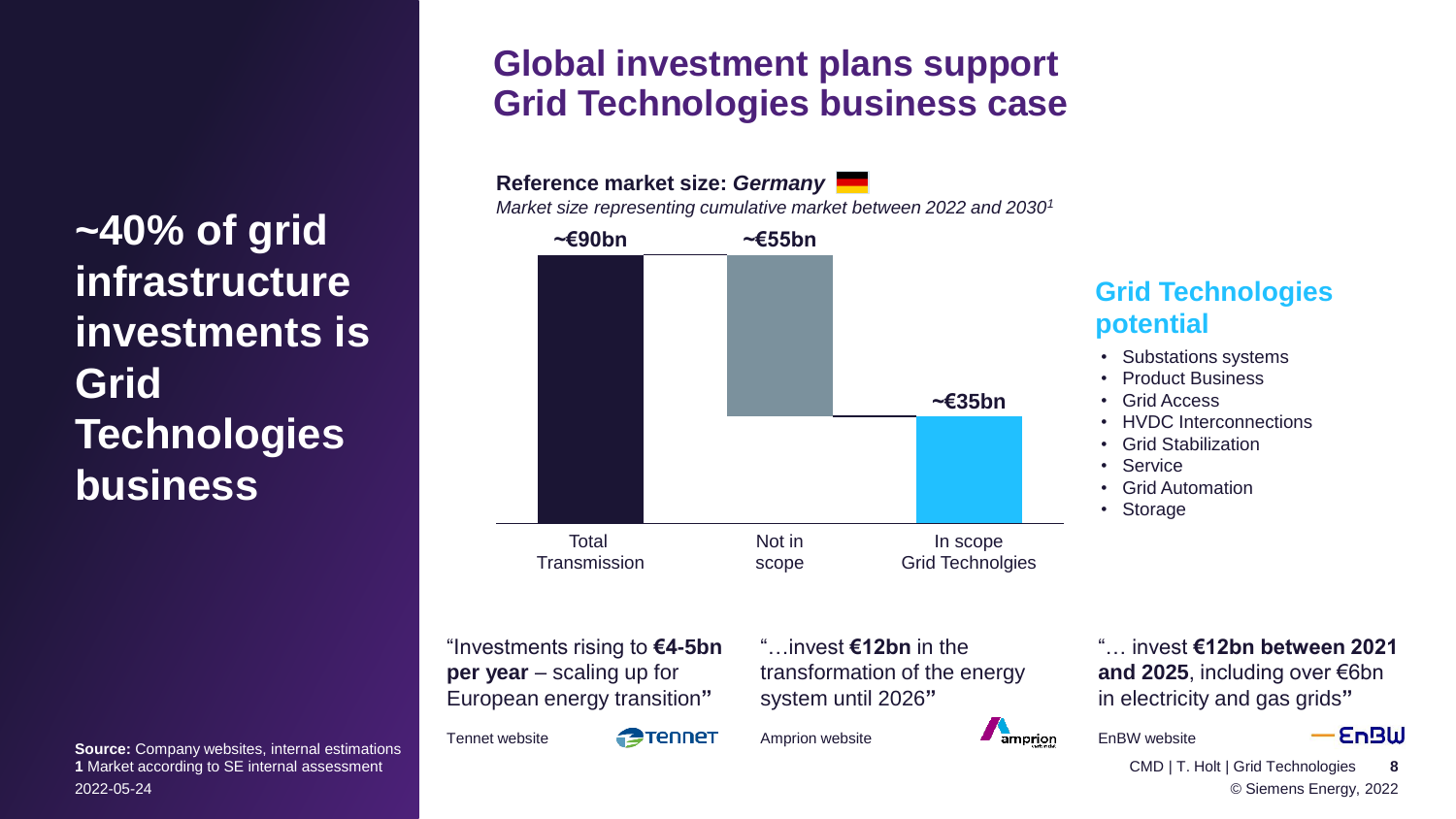#### **HVDC is a key enabler of the energy transition** Grid Technologies is global market leader

**Global HVDC project announcements**  (onshore and offshore) in €bn**<sup>1</sup> 2022 2026 <sup>2</sup> 6 9** Europe North America Rest of World **+10%** CAGR

**Source:** Internal assessment and project announcements **1** excl. China | **2** Includes already awarded projects



- **HVDC with significant growth potential**
- **Stimulus programs announced**  (~€950bn investments until 2050)
- **De-risk business** by prioritizing projects



#### **Direct Current Grids: next innovation wave starting in Europe …**

- … enabled by Siemens Energy's modular and versatile **multi-terminal technology**
- … with first **Direct Current Grid** projects expected by 2026



Besides the **frontrunning markets in Europe and North America**, we work on realizing market opportunities in other regions and industries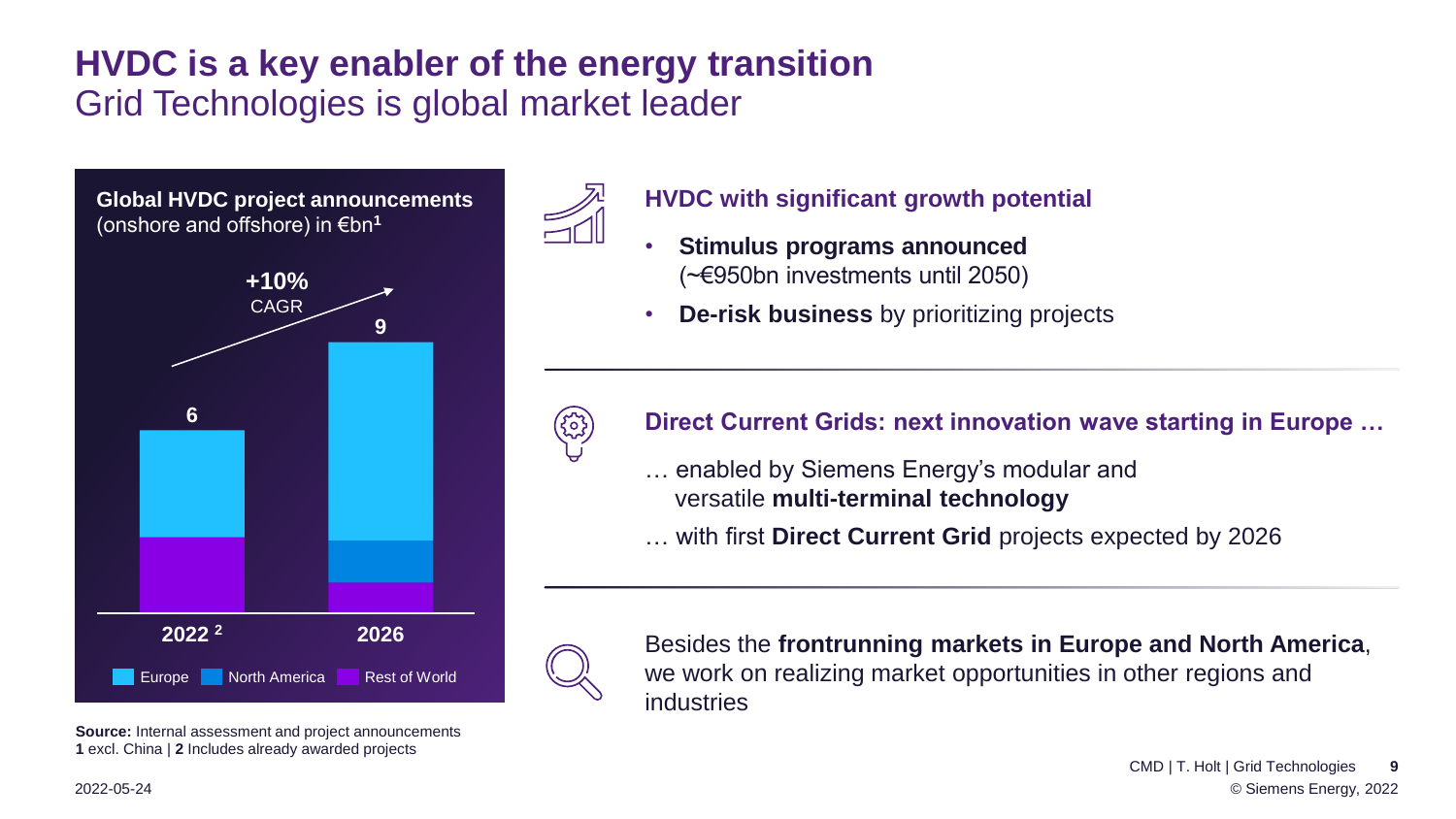#### **Offshore won't work without Grid Technologies**  ~130 GW offshore wind additions by 2030 results in ~€45bn cumulated market



Note: Market size in GW excluding China **1** Mix of project and product business, in general platform not included **| Source:** BloombergNEF, 2H 2021 Global Wind Market Outlook

*~30-40% of Transmission scope is Grid Technologies business*

*~€300-400m per GW <sup>1</sup>*

2022-05-24 © Siemens Energy, 2022 CMD | T. Holt | Grid Technologies **10**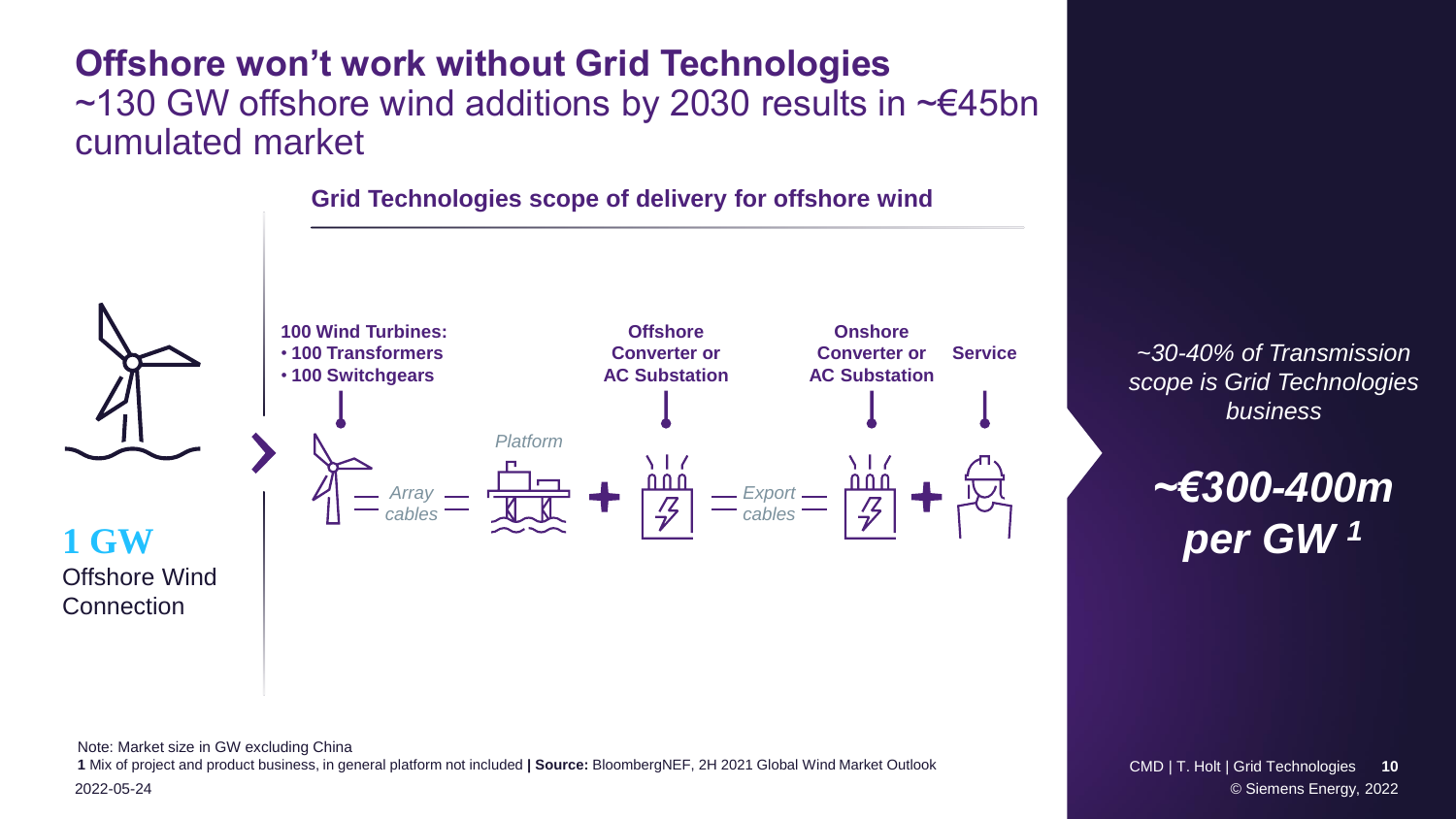#### **Storage market provides growth potential for Grid Technologies**

**A growing market requiring project expertise beyond batteries put us in a leading position to participate in the market**



We leverage our project expertise and grid technologies know-how to provide **holistic solutions for the storage project value chain**

| <b>Battery</b> | <b>System</b> | EPC          | <b>Digital</b>  |
|----------------|---------------|--------------|-----------------|
| modules        | integration   | capabilities | <b>Services</b> |

2022-05-24 © Siemens Energy, 2022 **1** Battery storage market & Blue Vault | **2 ARESS:** Asynchronous Rotating Energy System Stabilizer

#### **Our proven success: Siemens Energy BlueVault™**



BlueVault™ Storage is a **solution for marine applications scalable** for energy storage projects

**Complement our grid stabilization portfolio with co-innovation with partners: ARESS<sup>2</sup>**

ARESS Rotating Energy Stabilizer brings forward our storage and grid stabilization portfolio *In collaboration with*





CMD | T. Holt | Grid Technologies **11**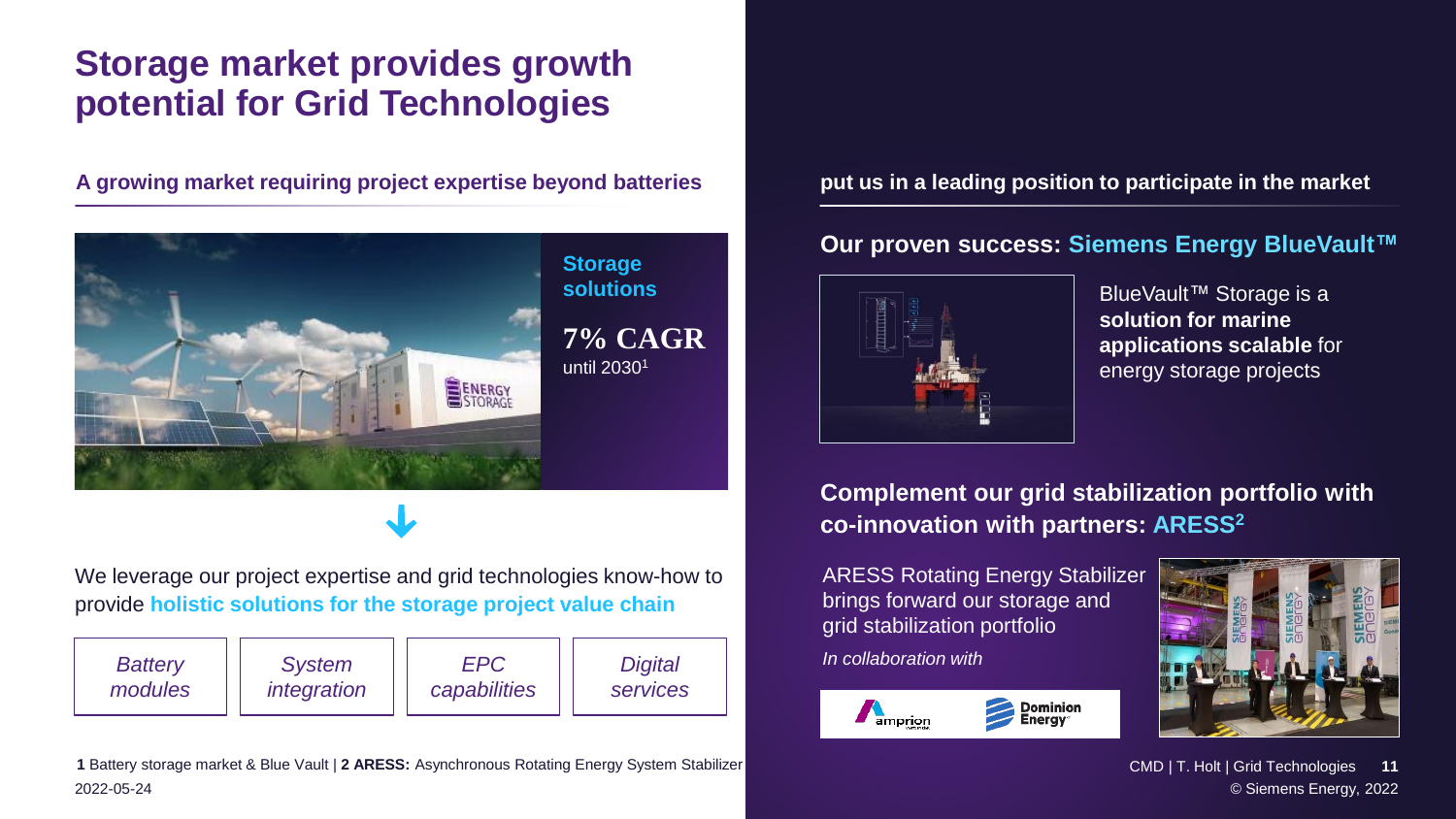### We drive growth with a portfolio **wich in the light of the drive strong suited for the energy transition…**

#### **Revenue Drivers**

- Maintain leadership in **HVDC and Grid Access** and strong position in **products**
- **Grid Stabilization** complemented with Storage ramp-up
- Grow and **expand service business** in North America

#### **Profitability Drivers**

- **Drive operational and project excellence, incl. synergies**
- Focus on profit pools by **active product portfolio management**
- Scale-up **profitable grid automation business**

2022-05-24 © Siemens Energy, 2022 **1** Comparable revenue growth CAGR (FY22 – FY25), excluding currency translation and portfolio effects

**top line growth by FY25**

#### Revenue growth<sup>1</sup>

## **Mid single digit**

Adj. EBITA margin (as reported)

**8 - 10%**

CMD | T. Holt | Grid Technologies **12**